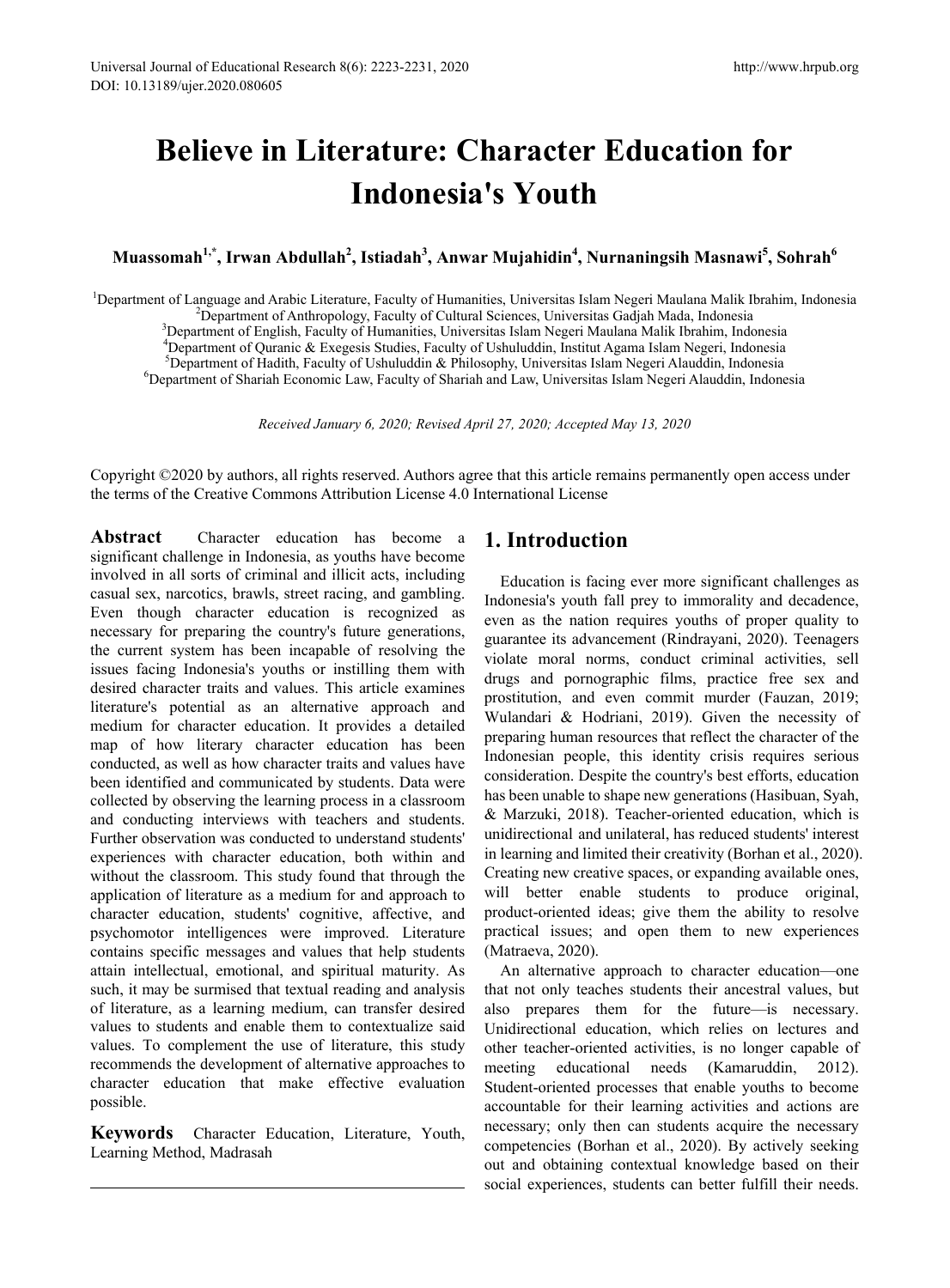Literature has been found to have significant potential for involving students in the learning process (Zamroni, 2011).

Many studies have attempted to explore the issue of character education, focusing on the use of religious, cultural, and national values as elements of character-building (Ainiyah, 2013; Zuriah, 2014; Khotidjah & Izzah, 2015; Sabunga et al. 2016; Mahardika, 2017: 18). These studies have suggested a range of media for character education, including not only schools (Rokhman et al., 2014; Ilma, 2015; Kurniawan, 2015; Rokhman, 2016) but also families (Roshida & Haslinda, 2007; Purwaningsih, 2010; Hyoscyamina, 2011; Hasibuan, 2012; Subianto, 2013; Suarmini et al., 2016). Studies have also explored the influence of various academic disciplines on character education (Wening, 2012; Putri, 2013; Anshori, 2014; Dianti, 2016) certain disciplines have been found minimally effective, focusing more on students' cognitive achievements than their character development (Dianti, 2016; Abdullah et al., 2019). Few studies, however, have explored literature's ability to shape students' character.

It is believed that affective achievements are possible through literature, as the medium has significant potential to influence students' character (Zamroni, 2011; Wulandari, 2015). According to Wulandari, literature is central to character education because it explores the fundamental values of its society, thereby conveying necessary values to students and shaping their character. As a learning medium, literature can be used receptively and expressively as a means of character-building (Wulandari, 2015).

As a cultural product and emotional medium, literature offers an alternative means of shaping youths' character and honing their minds and morals. It has been used widely (albeit simply) for this purpose. For example, parents often read stories or tell tales to their children before bedtime. Through the characters in these works, they introduce their children to specific behaviors and identify desirable traits. The diversity of modern literature offers us numerous media that may be better suited for youths and older children.

Where earlier studies have focused on character education as part of formal school activities and lessons, identifying character as something simply received by students at certain times, this study explores the of literature as a model of character education at the senior high school-level, where students internalize values within the context of their empirical experiences. Given that it is student-oriented, rather than teacher-oriented, a literary approach is considered an effective means of imbuing youths with specific character traits and values. In such an approach, knowledge and values are not simply received by students, but discovered and identified through their reading activities.

# **2. Literature Review**

According to the *Great Dictionary of the Indonesian Language of the Language Center*, 'character' refers to the behavioral, mental, and moral traits that distinguish one person from another. It is derived from the Greek word *kharássō* ('to mark'), and encompasses the application of certain values through one's behavior and activities (Fadjaray, 2018). Character must be distinguished from temperament, which refers predominantly to one's tendencies in responding to external and internal stimuli. Temperament is heavily informed by one's biopsychological conditions, by one's hormones, and as such cannot easily be changed. Meanwhile, character—known in Islam as *rusyd*—is shaped by one's life journey, particularly one's knowledge, experiences, and evaluations thereof. Character is shaped by, and informs, all human interactions. It constitutes not only a mental state, but is formed from mental, moral, and spiritual components (Anshori, 2014: 89).

Character-building is integrated into Indonesia's education system, under the belief that the Indonesian nation should be built upon its peoples' noble ancestral values. Education has played a central role in character building, given its strategic position and role (Ilma, 2015; Sudrajat, 2011; Sukitman, 2012; Supranoto, 2015; Sutyitno, 2012). Although character-building is also offered by informal and non-formal institutions, which work together with formal institutions to shape the character of the Indonesian people (Ilma, 2015), educational institutions have received the most attention as Indonesian society has deemed them ineffective. Recognizing that the country's youths are experiencing significant moral and identity crises, it is necessary to examine how character education can be conducted systematically and appropriately to achieve specific goals.

Evaluations of educational institutions have shown that these institutions have yet to perform optimally. Graduates lack the character and competencies that reflect national culture. The education system tends to emphasize the cognitive, with the affective being ignored—despite its necessity for social life (Sloan, 2020). Educational institutions' shortcomings are also evident in their curricula, which introduce specific character concepts and values but fail to integrate them into their learning processes (Sutiyono, 2015). Educational institutions have thus been unable to transform and improve the morals of Indonesian society, as required by Law No. 20 of 2003 regarding the National Education System.

Indonesians are experiencing a widespread character crisis, one that is marked by violations of legal, social, and religions norms. This character crisis is also a cultural crisis, one that could potentially erode the morals and dignity of the Indonesian people (Cahyadi, 2014; Hadisi, 2015). The illegal and immoral practices that are occurring in social and national life cannot be separated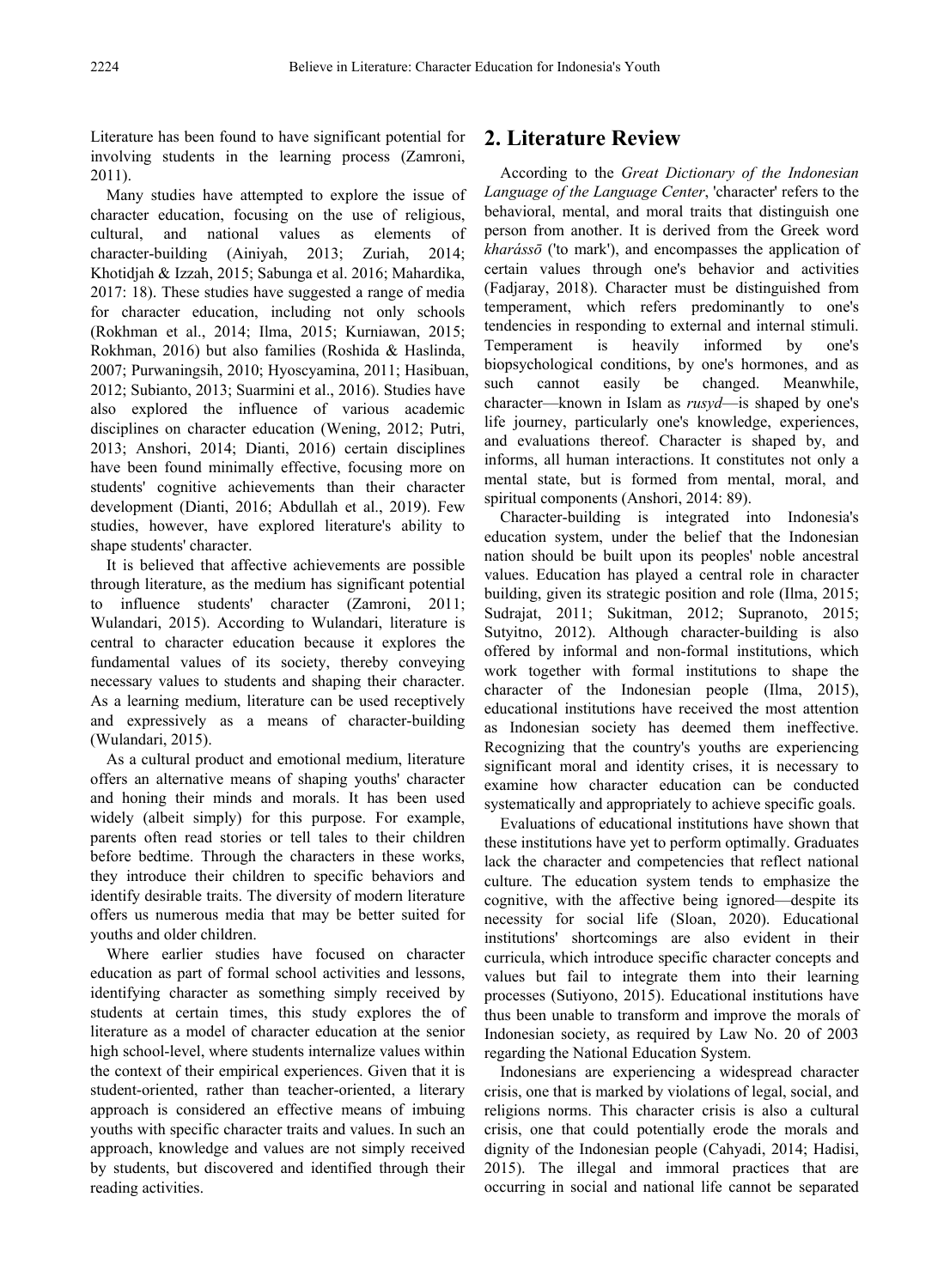from shortcomings in character education. Bad governance, which can also be attributed to improper character education, has resulted in stagnancy, as has Indonesians' lack of the confidence necessary to compete at the global level.

Character education represents the accumulation of knowledge and wisdom necessary to create welfare and harmony, thereby ensuring the smooth functioning of society (Rokhman et al., 2014: 1163). It enables students to adopt specific traits and internalize particular values, which they reflect through their thoughts, emotions, and behaviors (Rawana et al., 2011: 140) According to Alexande (2001: 67), character education teaches students such values as accountability, responsibility, discipline, patience, and diligence. Families are at the frontlines in character education, and thus provide an effective means of conveying values and beliefs (Hyoscyamina, 2011; Purwaningsih, 2010; Roshida and Nik Haslinda, 2007; Suarmini et al., 2016; Subianto, 2013). Similarly, schools serve not only to transfer knowledge to students, but also to shape the attitudes, behaviors, character, and abilities of future generations (Rokhman, 2014: 1161). Social and religious institutions are similarly important in character education (Haningsih, 2008; Nurmalisa & Adha, 2003).

## **3. Method**

This article is based on research conducted at a senior high school-level madrasah (MA) in Malang, Indonesia. This madrasah incorporates the psychology of child development into its character-building activities, using literature as its main medium for character education; as such, students' character is not only shaped through local and national content. The MA has identified literature as an appropriate medium for character education, enabling it to avoid the common pitfalls of teacher-oriented character education (Rohinah, 2011: 11). Literature is not only incorporated into formal lessons and extracurricular activities, but also presented through 'words of wisdom' (*mahfudhat*) that are hung throughout the school. This is hoped to enable students to understand right and wrong while avoiding excessive routine and monotony.

Data were collected through observation and interviews over the course of five months. Observation was conducted participatively, within the classroom, and used to collect data on the teaching process in Class X. A total of 32 students were observed to assess their involvement in literature-based education. At the same time, the teacher was observed both in the teaching and learning processes in the classroom and in school activities outside the classroom. Five teachers were then selected for in-depth interviews, including other related subject teachers. Observations of teachers and students were used specifically to collect data about: (a) teachers' activities and behaviors during the learning process; (b) students'

activities and behaviors during the learning process; (c) students' group activities during the learning process; (d) teachers' roles as motivators and facilitators in character education; (e) students' involvement in the exploration of literary texts, particularly their identification of said texts' values and messages; and (f) the products and works hung on the classroom walls.

Interviews were aimed at obtaining information and clarification regarding literature as a medium and as a method for conveying specific values to students. Recognizing their authority in the classroom as well as their planning of learning activities, teachers were the key informants. During interviews, teachers were asked about the methods and strategies used to incorporate literary texts and messages into character education. Data regarding the teacher's textual and contextual evaluations of students' internalization of desired character traits were also obtained through interviews. At the same time, a number of selected students were interviewed as secondary informants to focus on their experiences reading prose (*The Tale of Bayan Budiman*) and poetry, their identification of said texts' messages, and their diverse and complex experiences applying these values within their social lives.

Data collected through observation and interviews were analyzed descriptively and interpretively through three stages: (a) data reduction, looking at the relevance of the data to the research questions and objectives concerning the process of applying a literature-based learning model; (b) descriptive data presentation, based on three relevant aspects, namely materials used, student involvement, and teachers' role; and (c) discussion and conclusion of field findings, through which data were placed within the context of previous studies and community needs. Besides interpreting and giving meaning to the data and information, creative and innovative reflection was also used to better understand the results.

## **4. Results**

#### **4.1. Literary Material used at the MA**

Literature, aside from being taught as a compulsory subject to all students (from Class X through Class XII), is also used to convey specific messages and character values to students. Two main types of literary material are provided to students: oral literature and written literature (prose and poetry).

Although these materials will be described below, it is first necessary to define oral literature and written literature as provided to MA students. Oral literature refers to the literary and cultural expressions that are passed from generation to generation through oral means. Written literature, meanwhile, has a more honored position in society and culture, being identified as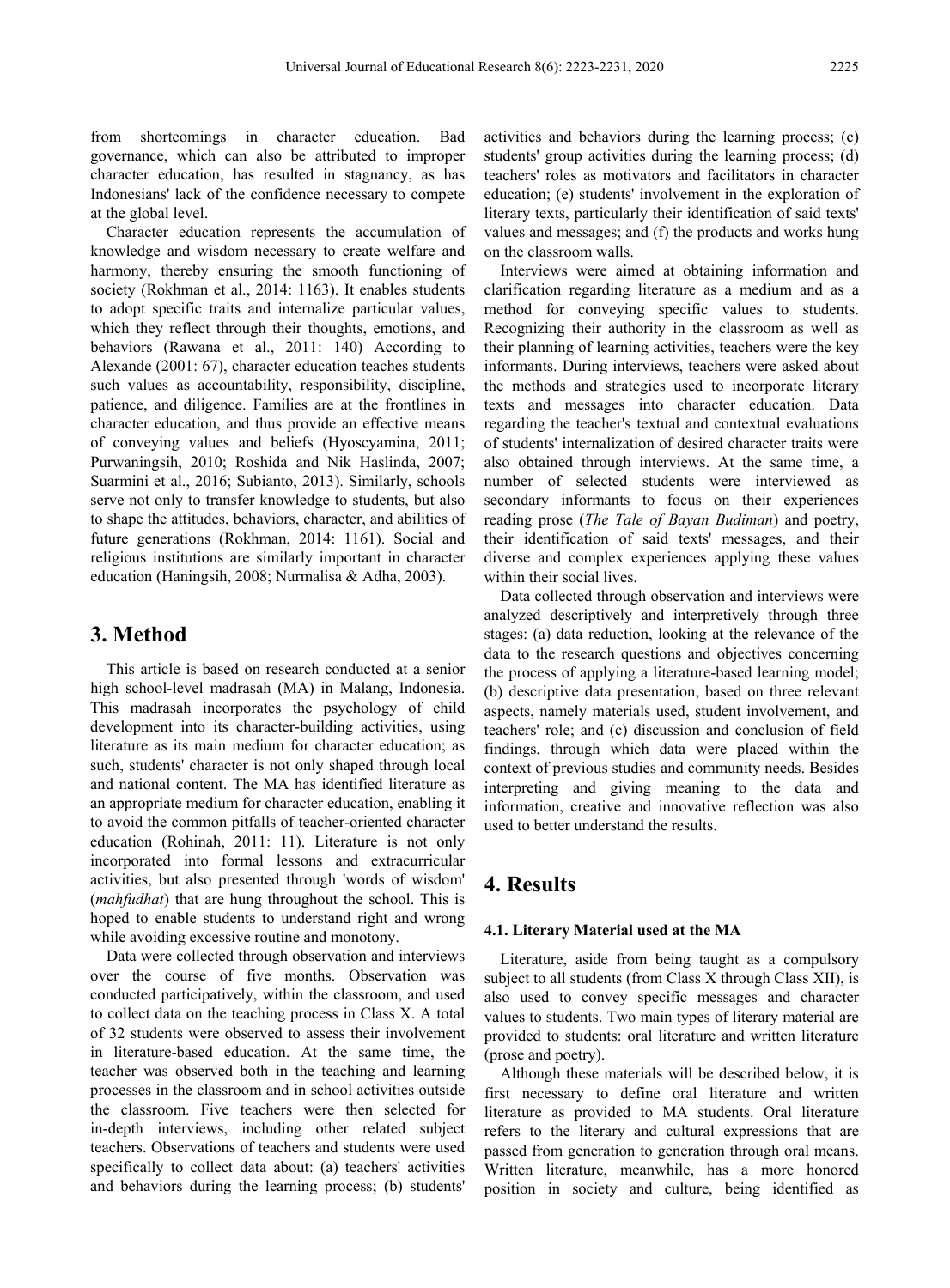reflecting a more developed and advanced civilization (and, thus, a cornerstone of modernity). Written literature traces its roots to the steles and inscriptions through which people first put their language into writing.

Oral literature has seven key characteristics: (a) it is transmitted from generation to generation orally, from mouth to mouth; (b) it emerges in illiterate rural societies; (c) it represents the culture of its source society; (d) it has poetic tendencies; (e) it can be found in various versions; (f) it prioritizes imagination over facts and truth; and (g) it uses everyday spoken language. Written literature, meanwhile, is modern and adaptable, being informed by technological and cultural advancements. As it transforms, literature seeks to hone and advance itself, to improve itself over other fields.

Second, it is also necessary to define prose and poetry as provided to students. Prose refers to a free form of writing, one that is not confined by specific conventions of rhyme, rhythm, diction, and drama. Prose is commonly divided into fiction and non-fiction, with the former referring to imaginative tales that are not necessarily based in reality and the latter referring to more truthful—or even academic—works. Prose is also commonly divided into classical and modern prose; the former includes fairy tales, epics, legends, fables, and sagas, while the latter includes short stories, novels, and novellas. All types of prose have both intrinsic and extrinsic elements. Intrinsic elements include theme, plot, characters, characterization, setting, perspective, and style, while extrinsic elements include lessons, messages, and values (which may include piety, honesty, dedication, sincerity, patience, obeisance, and diligence).

At the MA, literature classes during odd semesters focus on classical prose. Only one form of classical prose is used, with the expectation that students will obtain a detailed and comprehensive understanding of the work's intrinsic and extrinsic values. For this, the teacher chose *hikayat*, a traditional Malay form of prose that commonly contains stories, tales, laws, imaginative histories, and religious teachings. In general, such *hikayat* tell about the extraordinary and heroic deeds of individuals, and are replete with mysticism, magic, and miracles.

In Class X, students were introduced to *The Tale of Bayan Budiman* (Hikayat Bayan Budiman). This tale was used in class for reading and discussion, and students were introduced to its intrinsic and extrinsic elements.

Conversely, Class X students focus on poetry during even semesters; poetry is presented to students after prose as it is considered more difficult. Poetry may be defined as an emotional linguistic expression that prioritizes its aesthetic elements. It consists of two elements, namely physical and mental. The former refers to its form, including its diction, concrete language, figurative language, rhyme, rhythm, typography, and presentation, while the latter refers to its textual discourse, particularly the significance—sense, feeling, tone, and

intention—understood by readers.

At the MA, Class X students were introduced to the works of Chairil Anwar and Agus Mus, two Indonesian poets whose poems are identified as promoting character education. Students were introduced to both the physical and mental aspects of the poems, and asked to identify the character values conveyed through these works. The works of Chairil Anwar were selected to represent early Indonesian literature, and tend to convey such values as patriotism, friendship, and a willingness to fight for a free Indonesia. Meanwhile, the works of Gus Mus were chosen to represent contemporary Indonesian literature, and to present students with religious and cultural messages. The MA and its teachers hope that, through the works of these poets, students will internalize particular values and character traits.

#### **4.2. Involvement of Students in Literature-based Character Education**

Works of literature are important in Indonesian society, including amongst Indonesian youths, because they not only provide entertainment but also convey specific values and ideas. High school-level students should be directly involved in their character education, including through literature, as this ensures that they internalize specific moral values and practice said values voluntarily. At the MA, the process involves reading literary works, retelling said literary works in front of the class, and applying these works' values within their everyday lives. These stages are described in detail below.

First, the reading of literary works begins with students reading and studying the chosen work. For example, during the odd semester, students studied *The Tale of Bayan Budiman*. Through its eight sub-themes, the *hikayat* contrasts the moral and the immoral, the admirable and the deplorable. Each sub-theme was discussed individually over the course of the semester. Students were provided with printouts of the *hikayat* and asked to read them in their entirety before coming to class. Every time these materials were discussed, students were expected to have sufficient information and broad knowledge about the relevant sub-theme.

A similar approach was used when discussing poetry. Students were asked to search for specific works by Chairil Anwar and Gus Mus, print these works, and read them. Although students were informed which works they should read, they were not told which themes to identify. Students thus identified different themes within the same work during their reading. In class, students were guided in identifying the physical and mental elements in the poems that they read.

During the second stage, students retold the literary work to their peers. In the odd semester, students were asked to identify the intrinsic elements of *The Tale of Bayan Budiman*—its theme, plot, characters,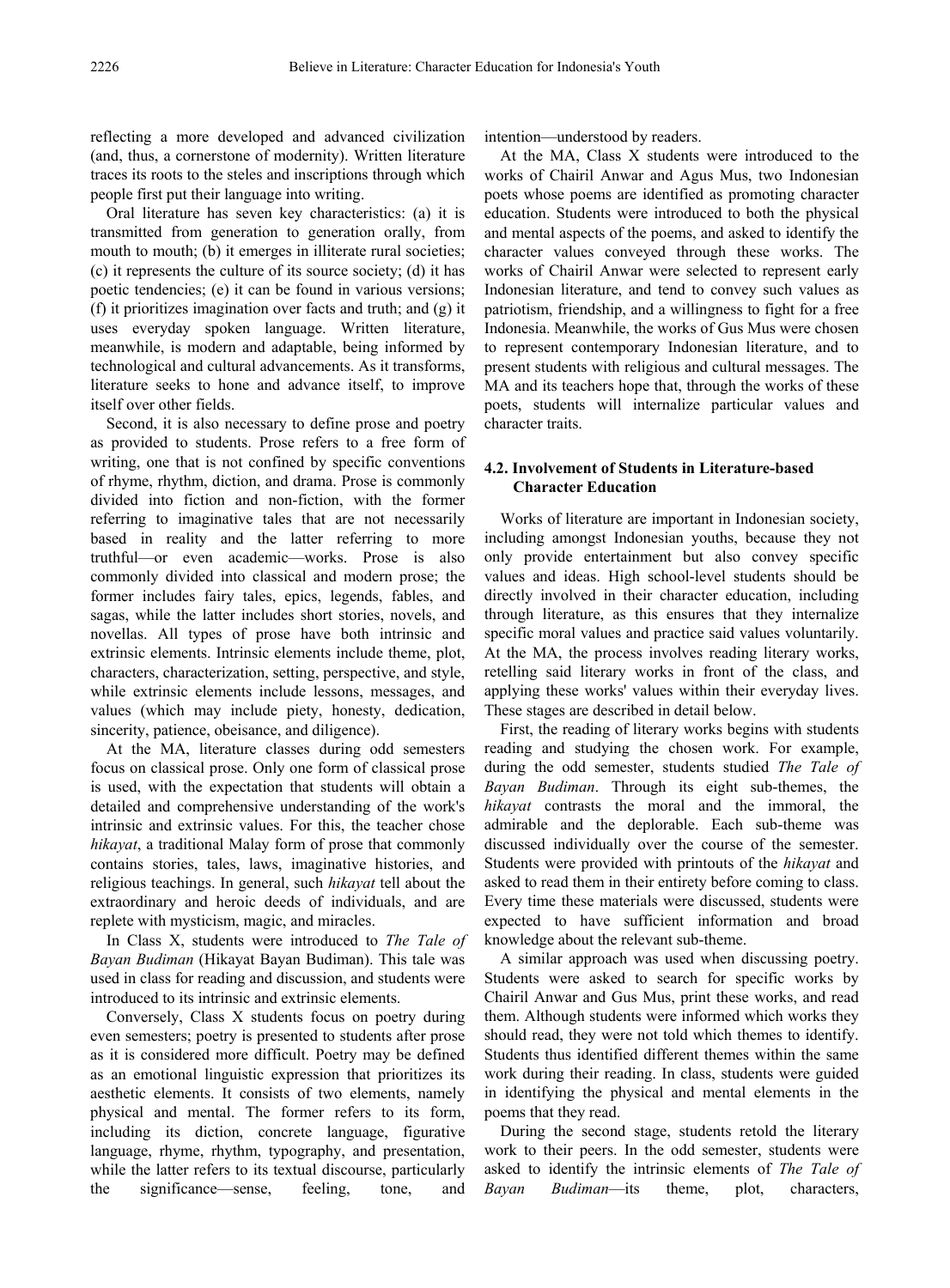characterization, setting, perspective, and style. Under the guidance of the teacher, these intrinsic elements were then discussed within the context of a specific sub-theme. Students were also expected to identify the extrinsic elements of the literary work, particularly its values and messages. They were divided into groups, then asked to discuss the literary work and identify the character values contained therein. Each group presented its findings to the class, again under the guidance of the teacher. When retelling the *hikayat*, students were asked to use their own language; however, they were reminded to focus on the meaning of the text.

When discussing poetry, students were also divided into small groups and asked to identify the poems' physical elements. These groups similarly discussed the mental elements of the poems, as well as the moral values they conveyed. Each group chose a representative to present its findings to the class. Students were also asked to read these poems to their peers, with a focus on aesthetic quality (particularly rhythm).

Third, students were asked to apply the messages and values of the literary work. In the odd semester, this began with discussion of how students could apply the *hikayat*  and its message in their everyday lives, including at school and in society. Students were asked to develop an understanding of the aesthetic and moral values presented through *The Tale of Bayan Budiman*, and to position them vis-à-vis the values they practiced in their everyday lives. As part of their analysis, students were asked to provide examples of how the values contained within the *hikayat* harmonized with those of their society. In brief, students were expected to obtain an understanding of the prose and its essential values.

Likewise, when discussing poetry, students were divided into groups and asked to discuss the literary works, not only identifying the poems' physical elements, but also exploring their mental components. To identify the mental elements of these works, students required serious consideration and comprehensive analysis. Collaboration was thus necessary, with students expressing their individual opinions and ideas to collaboratively identify the works' sense, feeling, tone, and intention.

#### **4.3. Role of Teachers in Literature-based Character Education**

Teachers not only serve as educators and transfer knowledge to students, but also act as role models whose every deed and word is taken as an example. They thus have an important role in conveying specific character traits and values to students. In a student-oriented process, teachers help students understand the moral messages of literary works through three activities: identifying the literary work/compilation, presenting the message of the literary work to students, and evaluating students' character development and abilities. These activities are

discussed below.

First, to identify appropriate literary works/compilations, teachers require particular resource materials. In Class X of the MA, the teacher referred to a handbook written by Titik Hersiati (a professor of Indonesian literature at Malang State University, Indonesia). This handbook presents literary theories and concepts, including definitions of classical literature, modern literature, and literary elements; it also includes examples of literary works. The teacher also compiled a number of works dealing with *The Tale of Bayan Budiman*, including retellings of the *hikayat.* Similarly, the teacher consulted a number of anthologies to identify early and contemporary Indonesian poems that were appropriate for students. Supporting these efforts, the school's library offers a number of literary works (novels, poems, short stories, etc.) that can also be consulted or used as examples during the learning process.

Second, to convey the message of the literary work, the teacher read the chosen work (the *hikayat* or poem) at home, outside of school hours. This ensured that, during class, the teacher did not need to read the work, but was prepared to discuss its content and context immediately with students. The teacher identified the character values that students should internalize and apply in their everyday lives, described the message of the literary text, and positioned it within the context of students' everyday lives.

Discussion of the values contained within the literary text did not only involve the teacher and students; discussion also occurred amongst students, who were divided into eight groups by the teacher. Each group discussed the same sub-theme, and was expected to understand the work's message and values within a specific context as well as provide examples of behaviors that reflect and/or deviate from religious and cultural norms. In this, the teacher served as a facilitator and motivator. In the former role, the teacher eased the learning process by asking students questions that could be answered by identifying the character values within the text. In the latter role, meanwhile, the teacher provided a personal example of how specific values—such as love and concern—could be implemented. These values were incorporated into the teacher's everyday behaviors and attitudes, thereby providing an inspiration to students. The teacher also used specific tricks and methods to stimulate students' love of learning and inspire them to study on their own.

Third, the teacher employed the "MoU method" to evaluate students' ability to understand the literary work and the values it contained, as well as their ability to practice said values in their everyday lives. During the first class, the teacher and students signed a memorandum of understanding (MoU) that identified literature as a project-based class, with students receiving a reward if they followed agreed-upon stages and met agreed-upon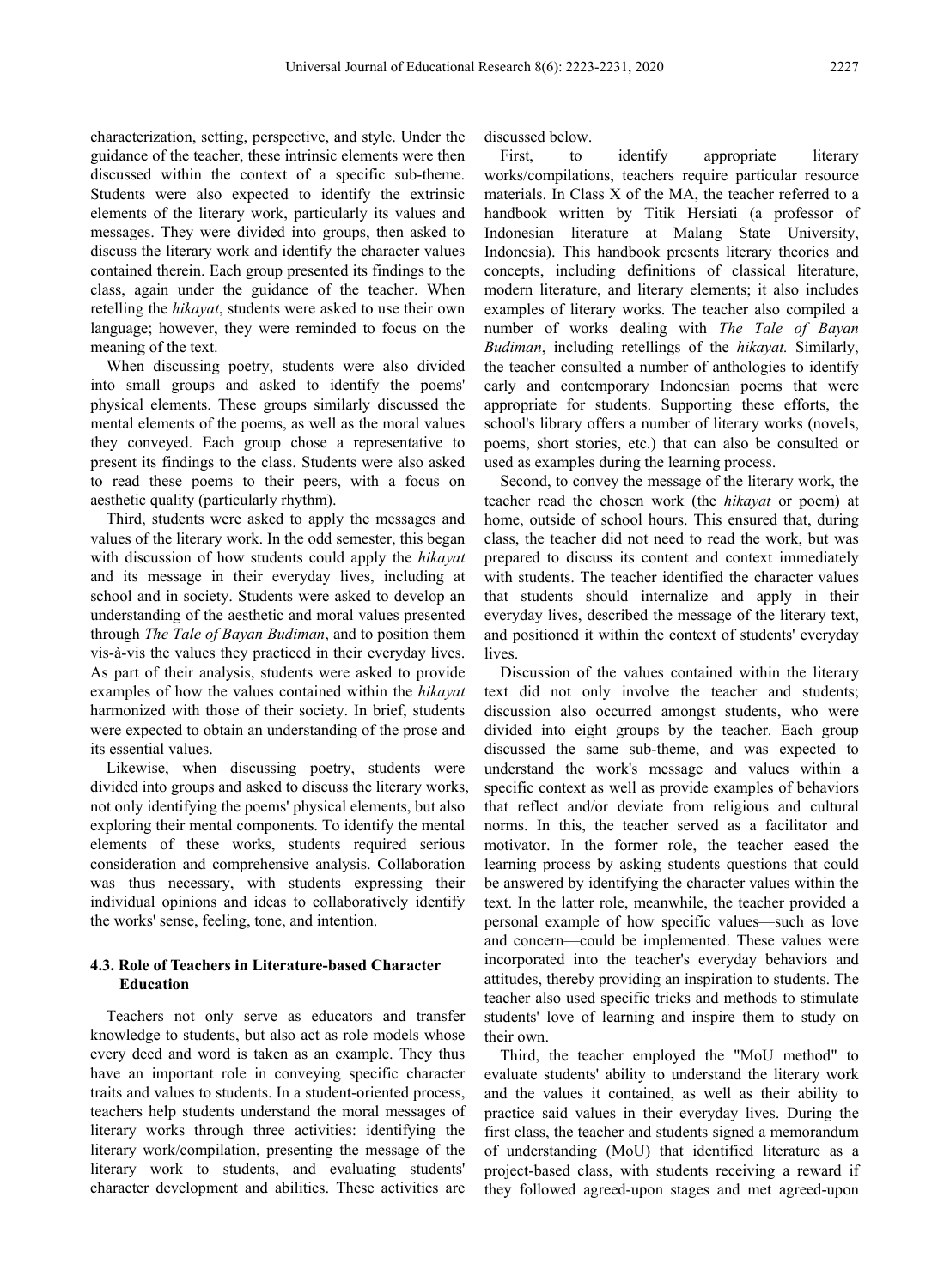benchmarks. For example, of the 32 students in Class X, between 15 and 20 were capable of retelling and analyzing *The Tale of Bayan Budiman*. These students were not only able to retell the *hikayat* orally, but also create a portfolio through which they retold it as a short story in their own words. Selected short stories were edited for legibility, then compiled and published as an anthology. This program has become a central part of literature education at the MA, and students have been able to internalize the desirable values and character traits presented through the literary work.

A different MoU was used for poetry. Students' understanding of poems was evaluated through their musicalization of these works, with performances being held outdoors (i.e. on the classroom terrace or in the schoolyard). During their first class, students were informed of the system through which poetry was taught, and asked if any were skilled musicians; usually, at least one student can play an instrument. From the first class, students were divided into eight groups, with the expectation that they could work together to adapt the poem into a song. For their performance, students were allowed to either adapt the works of others or write their own.

The teacher employed different approaches to evaluate students' understanding of literary works. For oral evaluation, students were asked to retell the *hikayat* they had read or to perform a poem. For written evaluation, students were tested and given questions regarding the materials conveyed by the teacher. To evaluate the extent to which students internalized the desired character traits and values, the teacher observed how they incorporated these traits and values in their everyday lives. Students also discussed their personal experiences, as well as what they observed at school, at home, and elsewhere. Students were thus expected to identify the desirable traits, internalize them, and avoid undesirable traits. The success of character education was also evaluated based on students' interactions, including their collaboration, mutual respect, and openness to others' ideas during group sessions.

## **5. Discussion and Conclusions**

From the use of literature at the observed MA, a different approach to character education (albeit one with the same goal) has been identified. Through this process, students have been able to identify and internalize desired values and character traits. At this MA, literature—both prose and poetry—has been used successfully as a resource in the learning process. It has provided an alternative medium for learning, one that has broken the tedium of the top-down process. This use of literature reflects the need for reducing the use of lectures and other unidirectional approaches to learning. As argued by

Nurseto:

"… in today's learning environment, which emphasizes … active processes and learning, learning media has taken … a more important role. Regarding literature as a learning medium, several points may be emphasized: it provides a more effective learning medium, accelerates the learning process, improves the quality of the learning process, concretizes the abstract, and reduces the influence of verbalism" (Nurseto, 2012).

Literature can entice students to involve themselves in the character education process, as it provides them with a space to become involved in the learning process and reduces the prevalence of lectures and other unidirectional approaches.

The learning process at the studied MA has shown three important phenomena. First, a paradigm shift is currently occurring in Indonesia's education system (Samad & Wekke, 2019). This study has shown that a literary approach can address the need for a creative learning process that entices students and instills them with desired values. In other words, literature can provide a solution to the critical issue of character education, particularly its failure to meet students' needs (Prihartoyo & Dwiningrum, 2014; Yusuf, 2014). Teachers' ability to use a range of approaches in communicating materials will determine the success of character education (Hasibuan, Syah, and Marzuki, 2018; Rindrayani, 2020). This will also inform students' interest in lessons, as well as the extent to which they internalize what they learn.

Second, this study's focus on the use of literature has distinguished it from previous studies, which have tended to focus on literary works' aesthetic and intrinsic values. Generally, literature lessons are oriented towards teachers, focusing on their analyses and explanations (Nugrahani, 2012). This study, meanwhile, has examined a case in which literature has been used as a medium for conveying and promoting the internalization of specific values. Students are involved directly, being asked to identify the implicit messages and values of literary works and then contextualize these messages and values. In other words, students are expected to identify specific values, embody them, and incorporate them in their everyday lives. This study has supported the argument that literature offers a good medium for ensuring that students have the desired competencies (Keshavarzi, 2012). As in the United States, literature can be used to transfer core values to children and youths during their formal and informal educational (Edgington, 2002).

This finding also supports the argument that literature offers an important medium for character education, as it conveys substantial life values across space and over time (Supriyono, Wardani, & Saddhono, 2018). It plays an integral role in creating harmony and balance (Wulandari, 2015). Literature is the best medium for ensuring that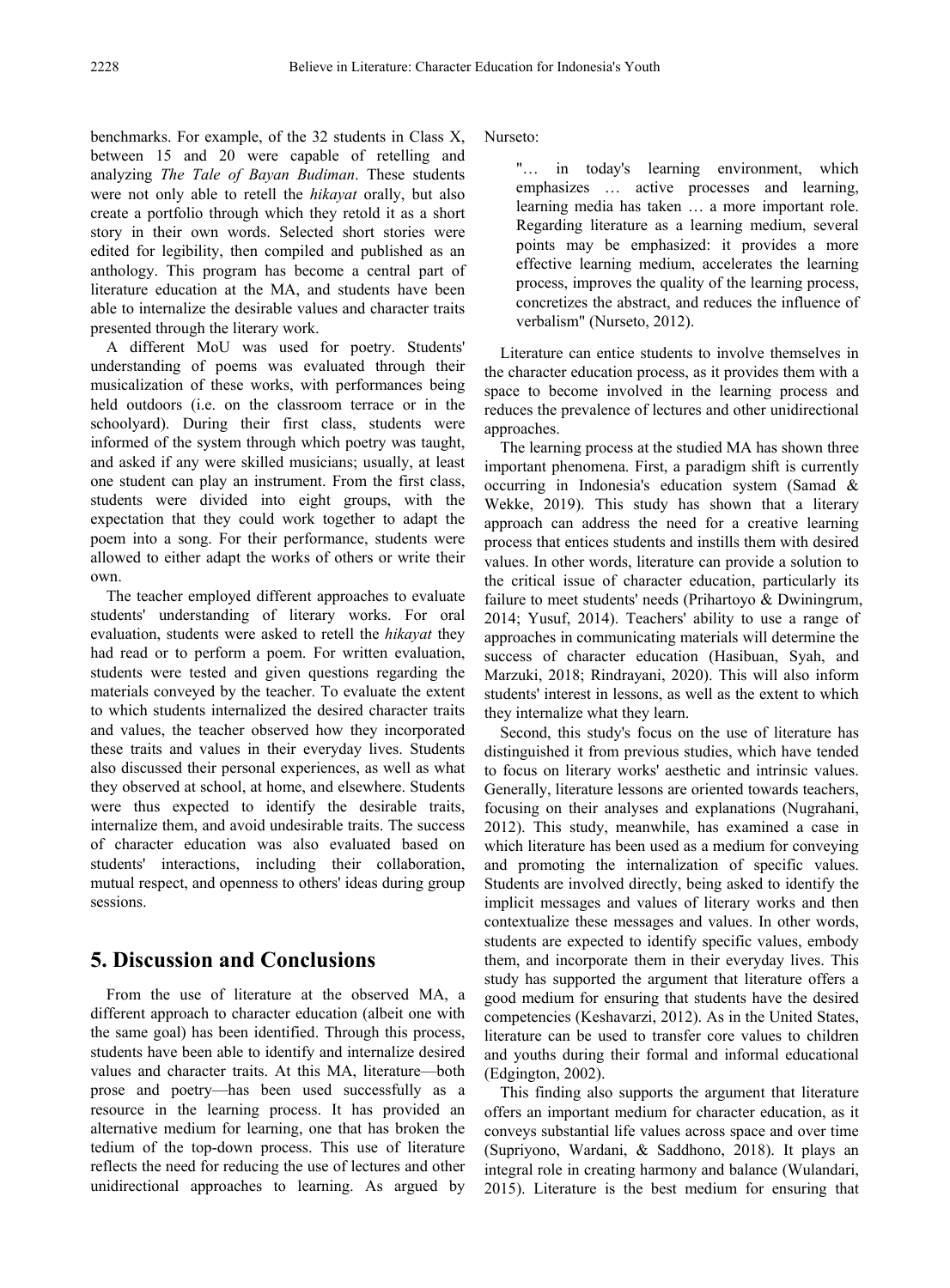students internalize specific messages and values, improving not only their intellectual capabilities but also their emotional maturity and spiritual piety (Zamroni, 2011). This reflects Almerico's argument that literature must be incorporated into curricula, as it offers a more effective means of conveying desired values to students and helping them meaningfully and substantially develop themselves (Almerico, 2014). In character education, cultural values and symbols are particularly effective (Wardani & Widiyastuti, 2013). Even as they are written by individual authors and poets, prose and poetry are culturally produced. As such, they not only convey moral and spiritual messages, but also instill students with a love for their culture.

Third, this study of character education reaffirms that the current education system is isolated from the social environment (Abdullah et al., 2019). Although students are capable of identifying desirable values and understanding the messages of prose and poetry, there is limited space for the text and context to interact. As such, schools have difficulty ensuring that students—who often come from diverse cultural backgrounds—incorporate these values within their social lives and practice them in their social interactions. As shown by Rindrayani (2020), character education must be more than curricular: it must connect students with those around them (Rindrayani, 2020). Indonesia's current system, lacking this capacity, has been unable to develop students' affective and psychomotor skills.

Literature is a useful medium for character education and a product of contemplation and imagination. It conveys specific values and ethics to audiences. As such, this study recommends broadening the scope of the literature used in character education to include more than prose and poetry. By doing so, students will be exposed to a greater variety of moral and social values, which they can internalize and practice both at school and elsewhere. At the same time, this research is limited to the experience of one school. As such, it cannot provide a comprehensive or comparative picture. Future research must not only include several schools, but also accommodate different types of schools, both private and public, religious and secular. For this reason, comparative research that takes into account differences in curricular orientation and covers diverse school typologies is necessary.

### **REFERENCES**

- [1] Abdullah, I., Hudayana, B., Kutanegara, P.M., Indiyanto, A. (2019). Beyond school reach: Character education in three schools in Yogyakarta, Indonesia. *Journal of Educational and Social Research*, *9*(3), 145–159. doi: 10.2478/jesr-2019-0032
- [2] Adhuri, D. (2013). Marine tenure and precedence

contestation: A village destroyed. In *Selling the sea, fishing for power: A study of conflict over marine tenure in Kei Islands, Eastern Indonesia* (pp. 163–186). ANU Press. Retrieved from www.jstor.org/stable/j.ctt2jbkt1.20.

- [3] Ainiyah, N. (2013). Pembentukan karakter melalui pendidikan agama Islam (Character building through Islamic religious education). *Jurnal Al-Ulum*, *13*(1), 25– 38.
- [4] Alexander, C. M. (2001). Character development: A value-added concept. *Seminars in Orthodontics*, *7*(2), 67– 73. doi: 10.1053/sodo.2001.23539
- [5] Almerico, G. M. (2014). Building character through literacy with children's literature. *Research in Higher Education Journal*, *26*, 1–13.
- [6] Anshori, S. (2014). Kontribusi ilmu pengetahuan sosial dalam pendidikan karakter (The contribution of social science in character education). *Jurnal Edueksos*, *3*(2)*.*
- [7] Arjanggi, R. (2012). Pendidikan karakter terintegrasi dalam pembelajaran di perguruan tinggi (Integrated character education in learning in tertiary institutions), in *Prosiding Seminar Nasional Psikologi Islami*.
- [8] Borhan, M.T., Saleh, S., Li, A.T.S., Ong, E.T. (2020). Readiness in implementing student-centred learning (SCL): An insight to developing a problem-based learning (PBL) module. *Universal Journal of Educational Research, 8*(1): 119–126. http://www.hrpub.org DOI: 10.13189/ujer.2020.080114
- [9] Cahyadi, A. (2014). Menguatkan Indonesia: Revitalisasi pembelajaran pendidikan karakter (Strengthening Indonesia: Revitalizing character education learning). *Analisis: Jurnal Studi Keislaman*, *14*(2), 357–374.
- [10] Dianti, P. (2016). Integrasi pendidikan karakter dalam pembelajaran pendidikan kewarganegaraan untuk mengembangkan karakter siswa (Integration of character education in citizenship education learning to develop student character). *Jurnal Pendidikan Ilmu Sosial*. https://doi.org/10.17509/jpis.v23i1.2062
- [11] Edgington, W. D. (2002). To promote character education, use literature for children and adolescents. *The Social Studies*, *93*(3), 113–116. https://doi.org/10.1080/00377990209599893
- [12] Fadjaray, S. (2018). *Character building strategies: bercocok tanam karakter di kebun sanubari anak (Character building strategy: Planting character in children heart)*. Sidoarjo: Rahmat Media Press*.*
- [13] Fauzan, I. (2019). Konsep bimbingan dan konseling dalam mengatasi kenakalan siswa: Studi kasus di MTS Al-Gozali kecamatan Jatibarang. (The concept of guidance and counseling in overcoming student delinquency: A case study in MTS Al-Gozali Jatibarang Subdistrict). *Al-Afkar, Journal for Islamic Studies*, *4*(1), 125–140. https://doi.org/10.31943/afkar\_journal.v4i1.63
- [14] Hadisi, L. (2015). Pendidikan karakter pada anak usia dini (Character education in early childhood). *Al-Ta'dib: Jurnal Kajian Ilmu Kependidikan*, *8*(2), doi: http://dx.doi.org/10.31332/atdb.v8i2.410
- [15] Haningsih, S. (2000). Peran strategis pesantren, madrasah dan sekolah Islam di Indonesia (The strategic role of pesantren, madrasa and Islamic schools in Indonesia). El Tarbawi, *1*(1), 27–39. Retrieved from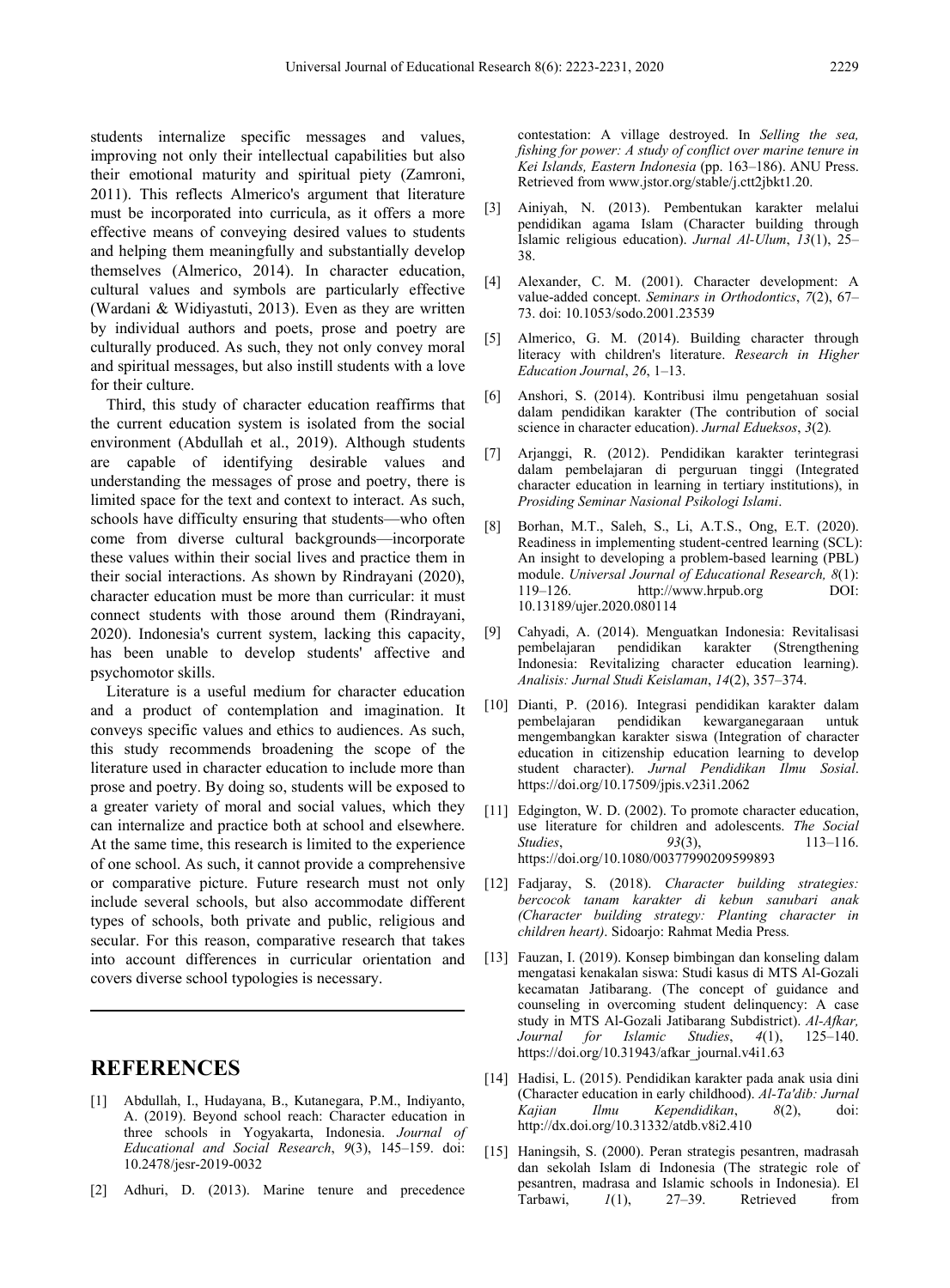article/view/186

http://www.jurnal.uii. ac.id/index.php/Tarbawi/

- [16] Hasibuan, A. A., Syah, D., & Marzuki, M. (2018). Manajemen pendidikan karakter di SMA (Management of character education in high school). *Tarbawi: Jurnal Manajemen* https://doi.org/10.32678/tarbawi.v4i02.1230
- [17] Hasibuan, E. J. (2012). Peranan komunikasi dalam keluarga terhadap pembentukan jatidiri remaja (The role of communication in the family to develop adolescent identity). *Perspektif*,  $1(2)$ , doi:  $Perspektif,$ http://dx.doi.org/10.31289/perspektif.v1i2.91
- [18] Hidayatullah, R. (2019). Peran lingkungan madrasah dalam mengatasi kenakalan siswa (The role of the madrasa environment in overcoming student delinquency). *Irfani*,  $15(2)$ , 87–94. *15*(2), 87–94. http://journal.iaingorontalo.ac.id/index.php/ir
- [19] Hyoscyamina, D. E. (2011). Peran keluarga dalam membangun karakter anak (The role of the family in building children's character). *Jurnal Psikologi Undip*, *10*(2), 144–152.
- [20] Ilma, N. (2015). Peran pendidikan sebagai moral utama membangun karakter bangsa (The role of education as the main morality in building nation's character). *Manajemen Pendidikan Islam*, *3*, 82–87.
- [21] Kamaruddin, S. A. (2012). *Character education and student social behavior*. *6*, 223–230.
- [22] Keshavarzi, A. (2012). Use of literature in teaching English, *Procedia - Social and Behavioral Sciences*. doi: 10.1016/j.sbspro.2012.05.159.
- [23] Khodidjah, S. & Izzah, H. (2015). Islamic habituation sebagai upaya pembentukan karakter anak usia dini (Islamic habituation as an effort to form the character of early childhood). *PG-PAUD*, *2*(2), 125–132.
- [24] Mahardika, A. (2017). Penanaman karakter bangsa berbasis kearifan lokal di sekolah (Cultivating the character of the nation based on local wisdom in schools). *Jurnal Pendidikan Kewarganegaraan*, *7*(2), 16–27.
- [25] Matraeva1, A. D., Rybakova1, M.V., Vinichenko, M.V., Oseev, A.A., & Ljapunova, N.V. (2020). Development of creativity of students in higher educational institutions: assessment of students and experts. *Universal Journal of Educational Research*, *8*(1): 8–16, DOI: 10.13189/ujer.2020.080102
- [26] Munadi, A. (2015). Gagasan nilai-nilai pendidikan karakter Tgh. M. Zainuddin Abdul Madjid (The idea of the character education values of Tgh. M. Zainuddin Abdul Madjid), *El-Hikam*, *8* (2).
- [27] Nugrahani, F. (2012). Reaktualisasi tembang dolanan Jawa dalam rangka pembentukan karakter bangsa: Kajian semiotik (Reactualization of Javanese Dolanan song in the context of nation's character building: A semiotic study). *Kajian Linguistik dan Sastra*, *24*(1), 58–68. .
- [28] Nurmalisa, Y. & Adha, M.M. (2003). Peran lembaga sosial terhadap pembinaan moral remaja di sekolah menengah atas (The role of social institutions in the development of adolescents moral in high school). *Jurnal Ilmiah Pendidikan Pancasila dan Kewarganegaraan*, *1*(1), 1–6.
- [29] Nurseto, T. (2012). Membuat Media Pembelajaran yang

Menarik (Making Learning Media Interesting). *Jurnal Ekonomi dan Pendidikan*. doi: 10.21831/jep.v8i1.706

- [30] Prihartoyo, Y. R. & Dwiningrum, S. I. A. (2014). Manajemen pendidikan karakter di SMA De Britto Yogyakarta (Management of character education at De Britto Yogyakarta High School). *Jurnal Akuntabilitas Manajemen Pendidikan*. doi: 10.21831/amp.v2i1.2415.
- [31] Purwaningsih, E. (2010). Keluarga dalam mewujudkan pendidikan nilai sebagai upaya mengatasi degradasi nilai moral (Families in realizing value education as an effort to overcome the degradation of moral values). *Jurnal Pendidikan Sosiologi dan Humaniora*, *1*(1), 43–55.
- [32] Putri, N. A. (2013). Penanaman nilai-nilai pendididkan karakter melalui mata pelajaran sosiologi (Instilling the values of character education through sociology subjects). *Komunitas: International Journal of Indonesian Society and Culture*. doi: 10.15294/komunitas.v3i2.2317.
- [33] Rawana, J., Franks, J., Brownlee, K., Rawana, E. & Neckoway, R. (2011). The application of a strength-based approach of students' behaviours to the development of a character education curriculum for elementary and secondary schools. *The Journal of Educational Thought (JET) / Revue De La Pensée Éducative*, *45*(2), 127–144. Retrieved from http://www.jstor.org/stable/23767076.
- [34] Rindrayani, S. R. (2020). The implementation of character education in Indonesia high school curriculum program. *Universal Journal of Educational Research*, *8*(1): 304–312, doi: 10.13189/ujer.2020.080137
- [35] Rohinah. (2014). Model pembelajaran pendidikan agama Islam (PAI) berbasis multikultural sebagai upaya penanaman karakter pada siswa sekolah dasar Sanggar Anak Alama (Salam) Nitiprayan Bantul Yogyakarta (The learning model of Islamic education (PAI) based on multiculturalism as an effort of instilling character among elementary school students at Sanggar Anak Alama (Salam) Nitiprayan Bantul, Yogyakarta). *Pendidikan Agama Islam*, *11*(2), 269–288.
- [36] Rokhman, F., Hum, M., Syaifudin, A. & Yuliati. (2014). Character education for golden generation 2045 (National Character Building for Indonesian Golden Years). *Procedia - Social and Behavioral Sciences*, *141*, 1161– 1165. doi: 10.1016/j.sbspro.2014.05.197.
- [37] Sabunga, B., Budimansyah, D. & Sauri, S. (2016). Nilai-nilai karakter dalam pertunjukkan wayang Golek Purwa (Character values in the Golek Purwa puppet show). *Jurnal Sosioreligi*, *14*(1), 1–13.
- [38] Shamad, A. & Wekke, I. S. (2019). Lecturers' participation in applying blended learning in Islamic higher education in Indonesia. *Universal Journal of Educational Research*, *7*(12): 2604–2608, doi: 10.13189/ujer.2019.071207
- [39] Sloan, J. (2020). *Learning to think strategically*. New York: Routledge.
- [40] Suarmini, N.W., Rai, N.G.M. & Marsudi, M. (2016). Karakter anak dalam keluarga sebagai ketahanan sosial budaya bangsa (The character of children in the family as a social and cultural resilience of the nation). *Jurnal Sosial Humaniora*, *9*(1), 78. doi: 10.12962/j24433527.v9i1.1280.
- [41] Subianto, J. (2013). Peran keluarga, sekolah, dan masyarakat dalam pembentukan karakter berkualitas (The role of families, schools, and communities in the formation